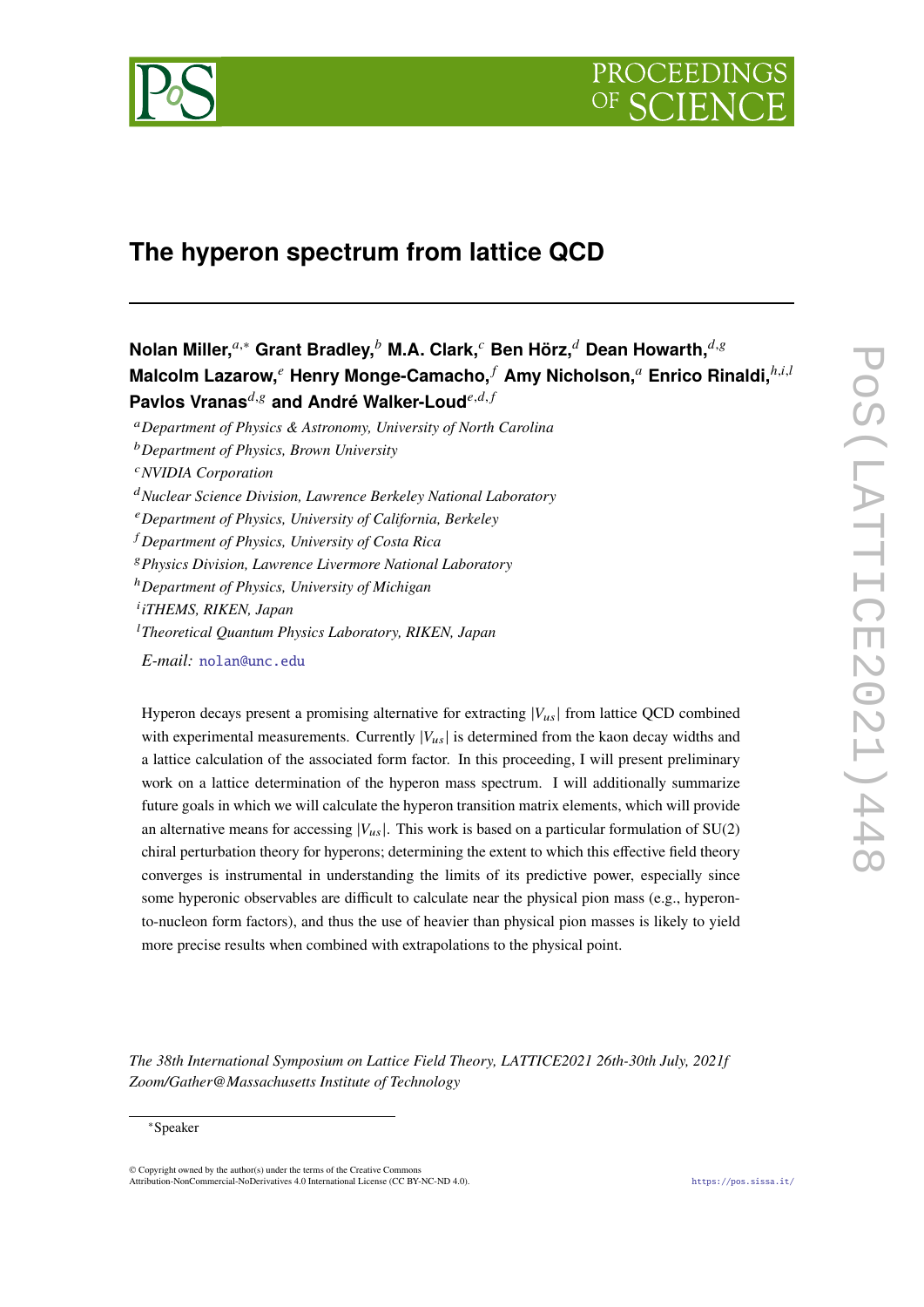Ī

Ĩ

## **1.** Background:  $|V_{us}|$  from hyperon decays

Although QCD conserves flavor, the weak interaction does not, a feature of the Standard Model encoded in the Cabibbo-Kobayashi-Maskawa (CKM) matrix. For reference, a global fit of the CKM matrix yields the following entries<sup>[1](#page-1-0)</sup> [\[1\]](#page-7-0)

$$
\begin{bmatrix}\n|V_{ud}| & |V_{us}| & |V_{ub}| \\
|V_{cd}| & |V_{cs}| & |V_{cb}| \\
|V_{td}| & |V_{ts}| & |V_{tb}|\n\end{bmatrix} =\n\begin{bmatrix}\n0.97401(11) & 0.22650(48) & 0.00361(11) \\
0.22636(48) & 0.97320(11) & 0.04053(83) \\
0.00854(23) & 0.03978(82) & 0.99917(04)\n\end{bmatrix}.
$$
\n(1)

If the mass and weak bases for quarks were identical, this matrix would be diagonal. Instead, we see that the weak interaction mixes flavor among generations and flavors, albeit not equally.

The Standard Model predicts this matrix to be unitary, from which one can derive conditions on the rows and columns of this matrix. We will concentrate on the top-row unitarity condition,

$$
|V_{ud}|^2 + |V_{us}|^2 + |V_{ub}|^2 = 1.
$$
 (2)

Deviations from unity would suggest the presence of physics beyond the Standard Model.

We make the following observations regarding these matrix elements:

Ī

Ī

- 1. Of the three matrix elements in this relation,  $|V_{ud}|$  is the most precisely known. Here  $|V_{ud}|$ is extracted using superallowed beta decays, in which one calculates a comparative half-life for some nucleus, which can then be averaged with the comparative half-lives from several different nuclei [\[2\]](#page-7-1); the dominant uncertainty comes from the radiative and nuclear structure corrections as predicted by theory [\[1\]](#page-7-0).
- 2. Historically  $|V_{us}|$  was determined by assuming SU(3) flavor symmetry, which allowed one to estimate the form factors by relating the decays of different baryons in the baryon octet [\[2\]](#page-7-1). However, as SU(3) flavor symmetry is broken by ∼15%, this leads to a comparably poor estimate. These days one determines  $|V_{us}|$  instead by using either leptonic  $(K_{\ell2})$  or semi-leptonic  $(K_{\ell3})$  kaon decays in conjunction with a lattice estimate of the associated form factor(s)  $[3]$ .
- 3. Finally, the last matrix element in this relation,  $|V_{ub}|$ , is determined from semi-leptonic B decays; however, it is largely irrelevant for top-row unitarity tests, as its central value is small enough to be eclipsed by the uncertainty of the other two. Thus the top-row unitarity condition is primarily a test between  $|V_{ud}|$  and  $|V_{us}|$ .

In Fig. [1,](#page-2-0) we see that the two kaon-derived values for  $|V_{us}|$  differ by roughly  $2\sigma$ . Towards resolving this discrepancy, we would like to calculate the transition matrix elements for the hyperons, thereby providing an orthogonal determination of  $|V_{us}|$ . This calculation, however, presents its own set of challenges: the signal is baryonic, not mesonic, and thus inherently noisier; and further, unlike the kaon determinations where only a single form factor (or ratio of form factors) need be determined, here there are multiple form factors in hyperon decays that must be accounted for.

<span id="page-1-0"></span><sup>&</sup>lt;sup>1</sup>To simplify the notation, some uncertainties have been rounded up.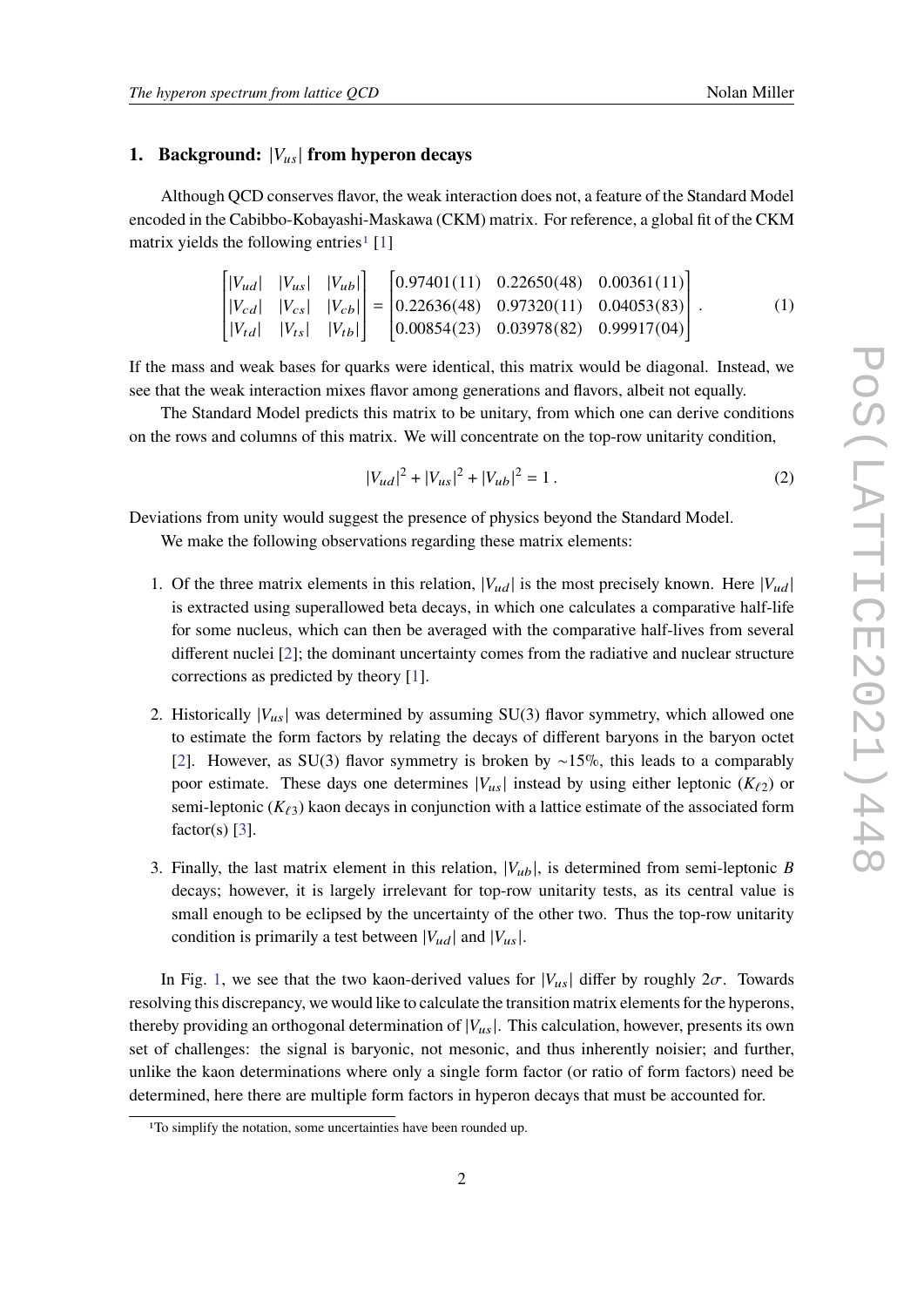<span id="page-2-0"></span>

**Figure 1:** Determinations of  $|V_{us}|$  from different sources. The two kaon-derived estimates are taken from FLAG [\[3\]](#page-7-2); the phenomenological hyperon-derived value is taken from the Particle Data Group [\[1\]](#page-7-0) (specifically  $[4]$ ); the semi-inclusive  $\tau$ -derived average is taken from the Heavy Flavor Averaging Group [\[5\]](#page-7-4). Note that  $K_{\ell 2} \& F_K/F_\pi$  determines the ratio  $|V_{us}|/|V_{ud}|$ , so here we have also assumed the Particle Data Group average for  $|V_{ud}|$ . The green band spans the minimum/maximum values of  $|V_{us}|$  from kaon decays.

To get an idea of how this works, let us write down the transition matrix element  $T$  for the semi-leptonic baryon decay  $B_1 \rightarrow B_2 + l^- + \overline{\nu}_l$  [\[2\]](#page-7-1).

$$
T = \frac{G_{\rm F}}{\sqrt{2}} V_{us} \left[ \overbrace{\langle B_2 | \overline{u} \gamma_\mu \gamma^5 s | B_1 \rangle}^{\text{axial-vector}} - \overbrace{\langle B_2 | \overline{u} \gamma_\mu s | B_1 \rangle}^{\text{vector}} \right] \overline{l} \gamma^\mu (1 - \gamma^5) v_l . \tag{3}
$$

The transition matrix element can then be related to the decay widths to extract  $|V_{\mu s}|$ , which depends on two hadronic matrix elements. By projecting out the Lorentz structure, we obtain the form factors.

$$
\langle B_2 | \overline{u} \gamma_\mu \gamma^5 s | B_1 \rangle = g_A(q^2) \gamma_\mu \gamma^5 + \underbrace{\frac{f_T(q^2)}{2M} i \sigma_{\mu\nu} q^{\nu} \gamma^5}_{\text{G-parity}} + \frac{f_P(q^2)}{2M} q_\mu \gamma^5 \tag{4}
$$

$$
\langle B_2 | \overline{u} \gamma_\mu s | B_1 \rangle = g_V(q^2) \gamma_\mu + \frac{f_M(q^2)}{2M} i \sigma_{\mu\nu} q^\nu + \frac{f_S(q^2)}{2M} q_\mu
$$
 (5)

In total there are six form factors, though one can reduce the total to four by invoking the conserved vector current (CVC) hypothesis and appealing to  $G$ -parity [\[6\]](#page-7-5). Given recent measurements of the hyperon decay widths from the LHCb experiment [\[7\]](#page-7-6), we believe we can extract a competitive hyperon-derived value of  $|V_{\mu s}|$  so long as we can determine the transition form factors to ~1%.

Before we can calculate all the hyperon transition form factors, however, we will undertake a few more modest goals: first we will calculate the hyperon mass spectrum and then the hyperon axial charges. As our final result for these observables will depend upon an extrapolation based upon  $SU(2)$  chiral symmetry breaking for hyperons  $[8–10]$  $[8–10]$ , it is prudent to study the convergence pattern of this effective field theory (EFT) and to benchmark our results with the experimental measurements of the hyperon masses. Prior to having precise lattice QCD results for hyperon quantities,  $SU(3)$  baryon chiral perturbation theory ( $\chi PT$ ) was utilized to relate the otherwise numerous low-energy-constants (LECs) describing various processes involving hyperons. However,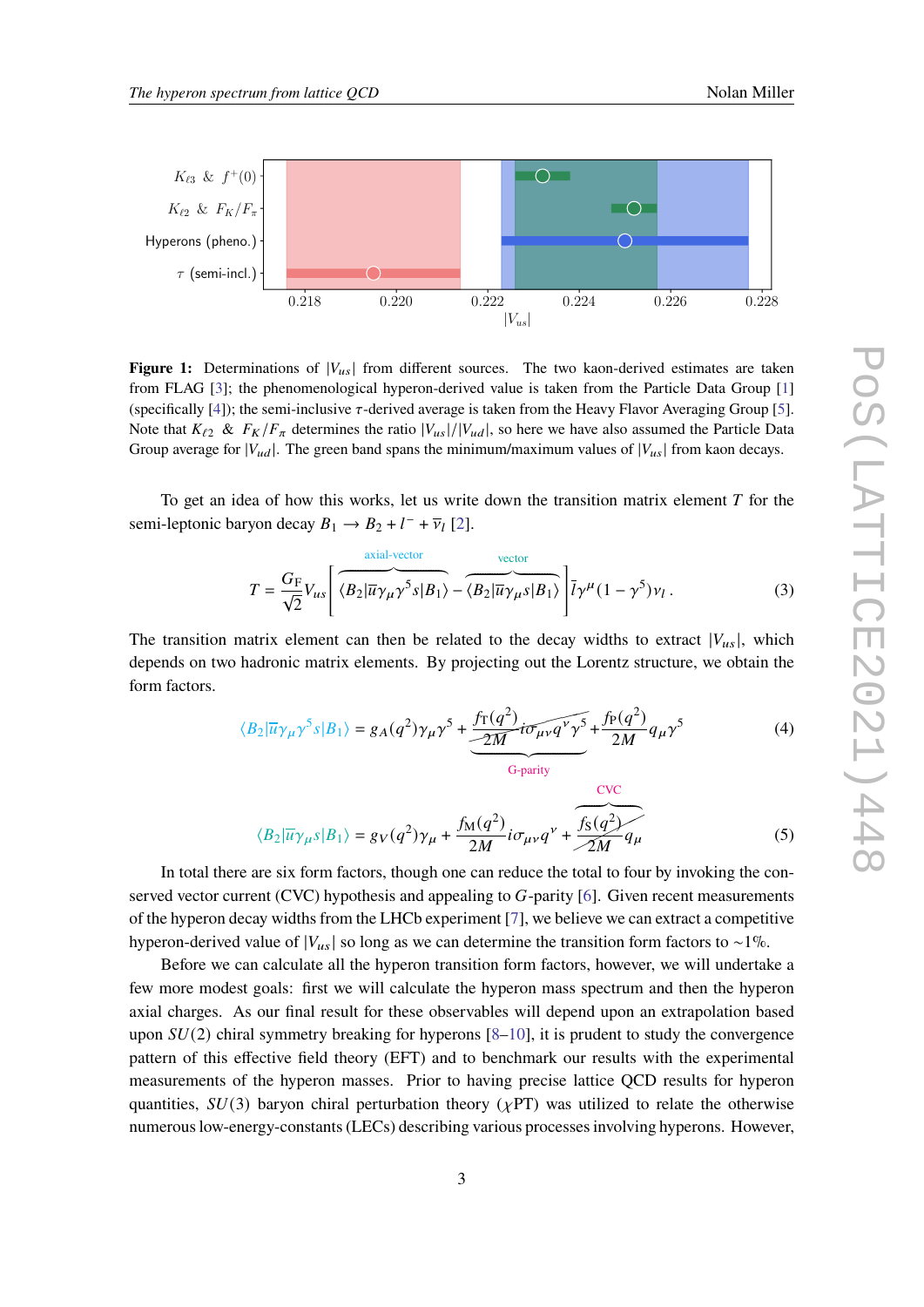<span id="page-3-0"></span>

**Figure 2:**  $M_{\Xi}$  as a function of  $m_{\pi}^2$  for each of our ensembles. Here the lattice spacings range from ~0.06 fm (purple) to ∼0.15 fm (red). We convert from lattice units to physical units by scale setting with  $M_{\Omega}$  and the gradient flow scale  $w_0$  [\[16\]](#page-8-1). The violet bands denote the physical point values of each observable; for  $M_{\rm E}$ in particular, discrepancies between the physical value and the values physical pion ensembles vanish once corrected for strange quark mistuning and lattice spacing effects.

 $SU(3)$  heavy baryon  $\chi$ PT does not exhibit a converging expansion [\[11](#page-8-2)[–13\]](#page-8-3) (except possibly for limited observables [\[14,](#page-8-4) [15\]](#page-8-5)). Lattice QCD can be used to determine the more extensive set of LECs that arise in  $SU(2)$  (heavy) baryon  $\chi$ PT for hyperons, thus providing the theory with predictive power. The benefit of checking the heavy baryon  $\chi PT$  predictions using the masses are twofold: first, experimental measurements are readily available; second, masses are relatively easy to calculate on the lattice.

The next step will be to calculate the hyperon axial charges. The leading order LECs that contribute to the hyperon axial charges also describe the pion exchange between hyperons as well as the radiative pion-loop corrections to the hyperon spectrum. Therefore a precise determination of the axial charges will improve the determination of other observables derived from these Lagrangians. These same hyperon axial charge LECs will also be important for understanding the interaction of hyperons with nucleons relevant to light hyper-nuclei and possibly for understanding the role of hyperons in neutron stars.

#### **2. Project goals & lattice details**

The eventual goal of this program is to calculate the hyperon transition matrix elements as motivated by the previous section. To perform these calculations, we employ an EFT for hyperons as derived in  $[8-10]$  $[8-10]$  that relies on heavy baryon  $\chi$ PT. The first goal of this project is to test the convergence of the EFT employed in this work. To that end, we will first calculate the hyperon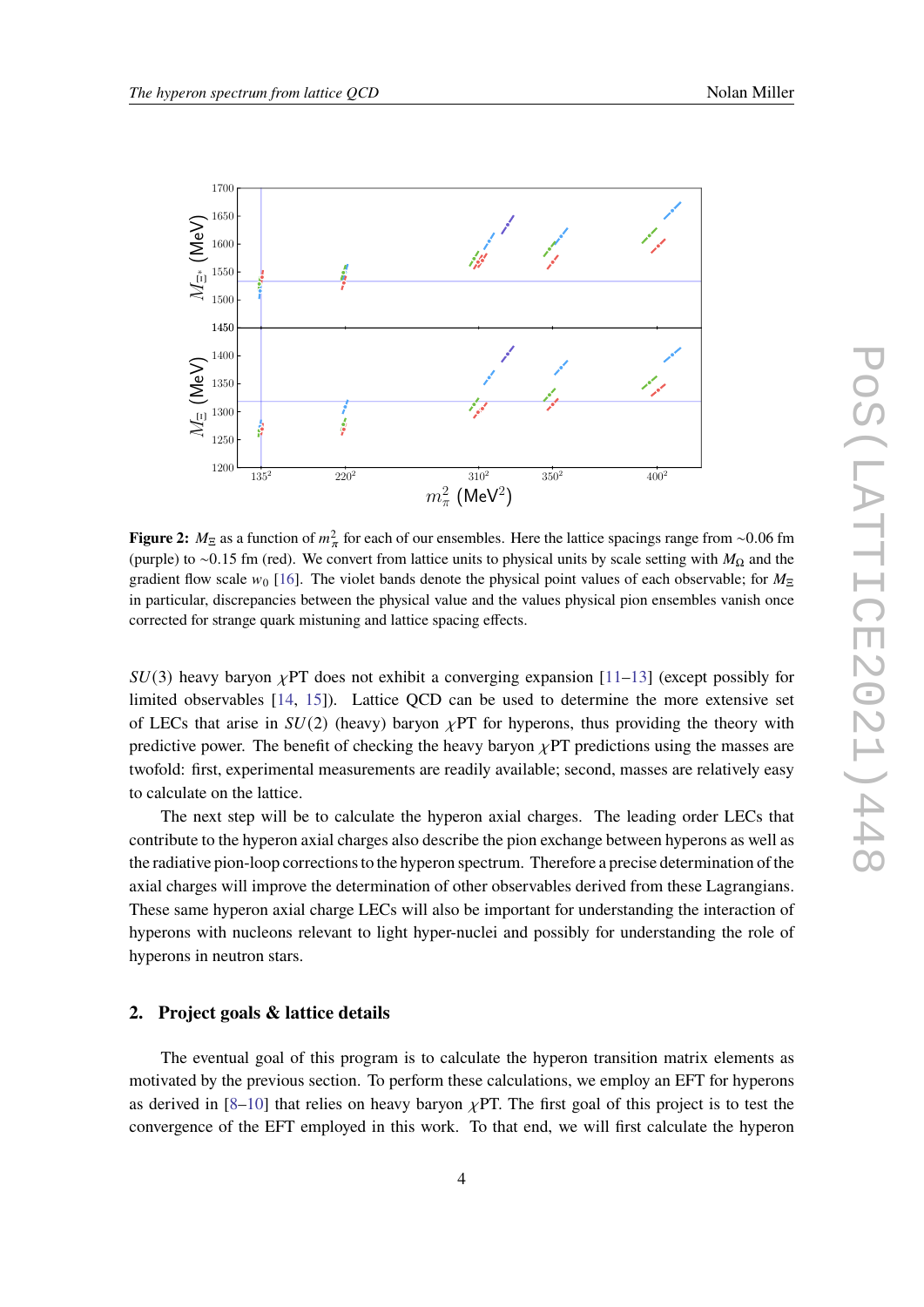mass spetrum, which we determine by taking the chiral mass formula derived from this EFT and extrapolating to the physical point. Later we will calculate the hyperon axial charges and the other transition form factors, which will allow us to determine the transition matrix elements.

The hyperon spectrum has been calculated numerous times, for example in [\[17\]](#page-8-6). There has been comparatively less work on the hyperon axial charges. The first lattice determination of the hyperon axial charges occurred in 2007 but only involved a single lattice spacing [\[18\]](#page-8-7); a calculation involving a physical pion mass ensemble and an extrapolation to the continuum limit didn't occur until 2018 [\[19\]](#page-8-8). However, that work only employed a Taylor extrapolation, not a  $\gamma PT$ -motivated extrapolation to the continuum limit. Moreover, our work will benefit from the inclusion of three lattice spacings at the physical pion mass (four in total).

In this work we have used a mixed action with Möbius domain wall fermions in the valence sector and highly-improved staggered quarks in the sea [\[20\]](#page-8-9), with MILC providing many of the staggered quark configurations [\[21,](#page-8-10) [22\]](#page-8-11). Fig. [2](#page-3-0) summarizes the data analyzed so far. Once this project is finished, we will have nearly 30 ensembles with 7 pion masses and multiple volumes. At the finest lattice spacing, we will have results at pion masses of approximated 220 and 310 MeV.

#### **3. Extrapolation details**

Let us consider the strangeness  $S = 2$  hyperons. The chiral expressions for the mass formulae are as follows

$$
M_{\Xi}^{(\chi)} = M_{\Xi}^{(0)} + \sigma_{\Xi} \Lambda_{\chi} \epsilon_{\pi}^{2}
$$
\n
$$
- \frac{3\pi}{2} g_{\pi \Xi}^{2} \Delta_{\chi} \epsilon_{\pi}^{3}
$$
\n
$$
- g_{\pi \Xi^{*} \Xi}^{2} \Lambda_{\chi} \mathcal{F}(\epsilon_{\pi}, \epsilon_{\Xi \Xi^{*}}, \mu)
$$
\n
$$
+ \frac{3}{2} g_{\pi \Xi^{*} \Xi}^{2} (\sigma_{\Xi} - \overline{\sigma}_{\Xi}) \Lambda_{\chi} \epsilon_{\pi}^{2} \mathcal{J}(\epsilon_{\pi}, \epsilon_{\Xi \Xi^{*}}, \mu)
$$
\n
$$
+ \alpha_{\Xi}^{(4)} \Lambda_{\chi} \epsilon_{\pi}^{4} \log \epsilon_{\pi}^{2} + \beta_{\Xi}^{(4)} \Lambda_{\chi} \epsilon_{\pi}^{4}
$$
\n
$$
+ \alpha_{\Xi}^{(4)} \Lambda_{\chi} \epsilon_{\pi}^{4} \log \epsilon_{\pi}^{2} + \beta_{\Xi}^{(4)} \Lambda_{\chi} \epsilon_{\pi}^{4}
$$
\n
$$
+ \alpha_{\Xi}^{(4)} \Lambda_{\chi} \epsilon_{\pi}^{4} \log \epsilon_{\pi}^{2} + \beta_{\Xi}^{(4)} \Lambda_{\chi} \epsilon_{\pi}^{4}
$$
\n
$$
+ \alpha_{\Xi}^{(4)} \Lambda_{\chi} \epsilon_{\pi}^{4} \log \epsilon_{\pi}^{2} + \beta_{\Xi}^{(4)} \Lambda_{\chi} \epsilon_{\pi}^{4}
$$
\n
$$
+ \alpha_{\Xi}^{(4)} \Lambda_{\chi} \epsilon_{\pi}^{4} \log \epsilon_{\pi}^{2} + \beta_{\Xi}^{(4)} \Lambda_{\chi} \epsilon_{\pi}^{4}
$$

where we have defined small parameters

$$
\epsilon_{\pi} = \frac{m_{\pi}}{\Lambda_{\chi}} \qquad \epsilon_{\Xi\Xi^*} = \frac{M_{\Xi^*}^{(0)} - M_{\Xi}^{(0)}}{\Lambda_{\chi}}
$$

with the chiral scale defined as  $\Lambda_{\chi} = 4\pi F_{\pi}$ . We have also set the renormalization scale  $\mu =$  $\Lambda_{Y}$  [\[23,](#page-8-12) [24\]](#page-8-13). The non-analytic  $\mathcal F$  and  $\mathcal J$  functions are associated with loop diagrams in the EFT and come at  $O(m_{\pi}^3)$  and  $O(m_{\pi}^4)$ , respectively. Their exact form is not necessary for the high-level discussion in this proceeding. See [\[25\]](#page-9-0) for details.

From glancing at the chiral expressions, we can immediately glean a few insights. First, in this EFT, baryons of the same strangeness will share many common LECs. Thus we see an immediate advantage of a chiral extrapolation over a Taylor extrapolation: simultaneously fitting both mass formulae will result in more precise determinations of the LECs, which in turn will lead to more precise extrapolations to the physical point. Second, when we later include the axial charges in our analysis, we see that our analysis will benefit twice: once from simultaneously fitting the two and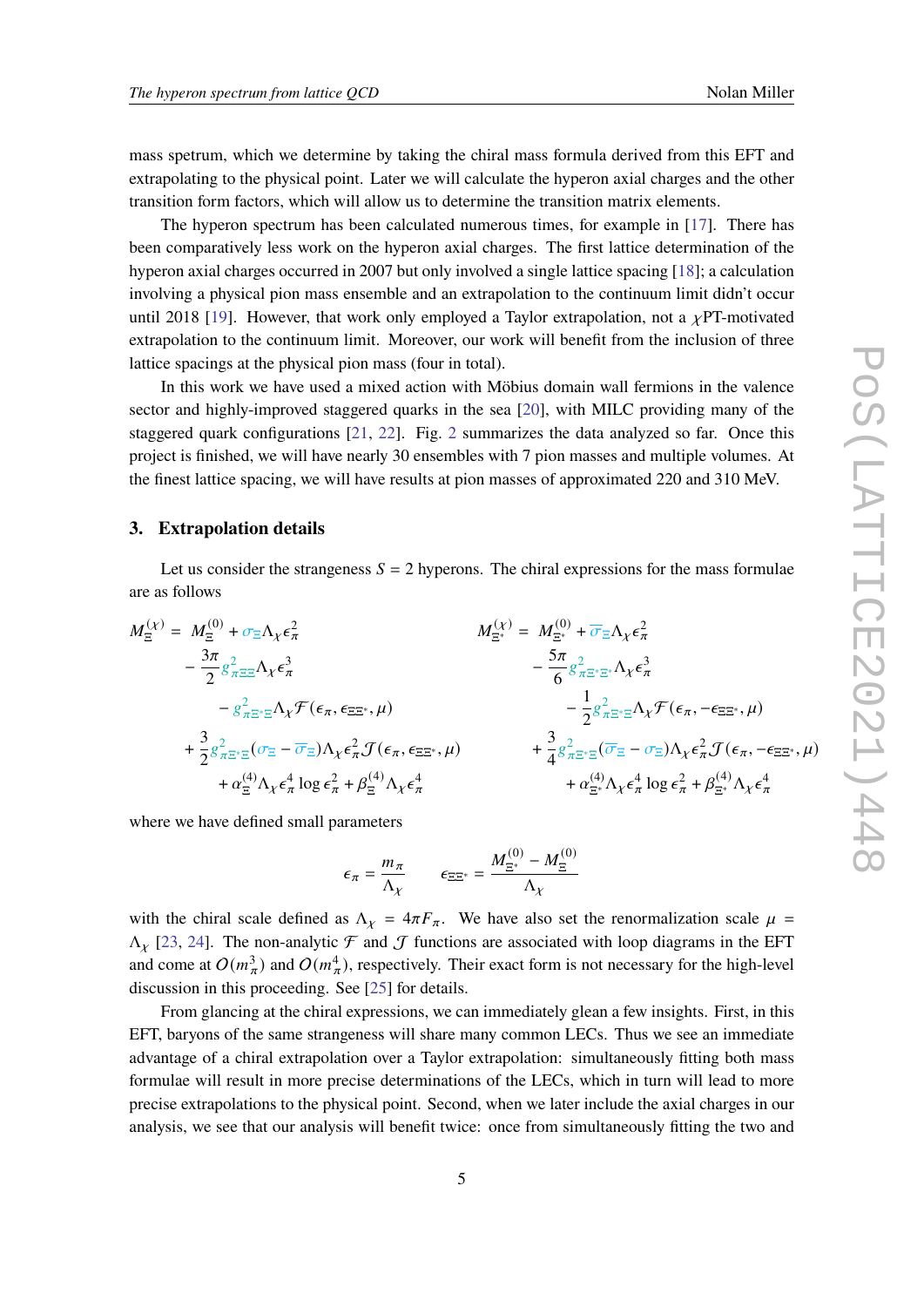<span id="page-5-0"></span>

|                                                                              | $\times$ 5 chiral choices                       |
|------------------------------------------------------------------------------|-------------------------------------------------|
| $+1$ : Taylor $O(m_{\pi}^2)$                                                 | $\times 2: \{O(a^2), O(a^4)\}\$                 |
| +1 : $\chi$ PT $O(m_{\pi}^{3})$                                              | $\times 2$ : incl./excl. strange mistuning      |
| +3 : Taylor $O(m_{\pi}^4)$ + $\chi$ PT {0, $O(m_{\pi}^3)$ , $O(m_{\pi}^4)$ } | $\times 2$ : natural priors or empirical priors |
| 5 chiral choices                                                             | 40 : total choices                              |



three point functions, thereby improving our determination for the energies on each lattice [\[26\]](#page-9-1); and second when performing the extrapolation to the physical point. Third, as written, the LECs are dimensionless. Indeed, the only dimensionful quantities in the expansion are the constant terms  $M_{\infty}^{(0)}$  $\mathcal{M}^{(0)}_{\Xi^*}$  and cutoff  $\Lambda_{\chi}$ .

#### **3.1 Results**

We explore a range of models, summarized in Table [1,](#page-5-0) with the models weighted according to their Bayes factors and averaged per the procedure described in [\[24\]](#page-8-13). The extrapolation in the pion mass is performed under a range of five choices. We begin by considering a pure Taylor extrapolation to leading order (LO), i.e.  $O(m_{\pi}^2)$ . Next we consider extensions of the LO fit to next-to-leading-order (NLO), i.e.  $\chi$ PT  $O(m_{\pi}^3)$  terms. At N<sup>2</sup>LO, should we choose to include terms of this order, we consider either a pure Taylor term with or without the inclusion of  $\chi PT$  terms up to  $O(m_{\pi}^4)$ . Regardless of the pion mass extrapolation, we assume the observables have common LECs per the chiral expression above. Fig. [3](#page-6-0) explores the impact of these different models.

Next we explore corrections specific to the lattice, starting with lattice discretization corrections up to  $O(a^4)$ . We also explore the impact of our simulated strange quark mass being slightly mistuned from the physical value.

The priors for the axial charges are set from either experiment or prior lattice calculations [\[9\]](#page-8-14) but with appreciable (20%) width. The remaining dimensionless LECs are independently priored per the Gaussians  $N(0, 2^2)$  as is commensurate with "naturalness" expectations. The dimensionful constant terms  $M_{\square}^{(0)}$  $\mathcal{M}^{(0)}_{\Xi}$  and  $\mathcal{M}^{(0)}_{\Xi}$  are the exception here and are priored at the physical value of  $\mathcal{M}^{(0)}_{\Xi}$ Ξ with a 20% width. We have labeled these the *natural priors*. We have also explored an alternative set of priors derived from the empirical Bayes method.

After model averaging, we report the masses to be

| $M_{\Xi} = 1339(17)^{8}(02)^{\chi}(05)^{a}(00)^{\text{phys}}(01)^{\text{M}}$ MeV | $[1318.28(11) \text{ MeV}]$ | (6) |
|----------------------------------------------------------------------------------|-----------------------------|-----|
| $M_{\Xi^*} = 1542(20)^s(03)^{\chi}(06)^a(00)^{\text{phys}}(03)^{\text{M}}$ MeV   | $[1533.40(34) \text{ MeV}]$ | (7) |

The values in brackets are the isospin-averaged Particle Data Group values. Here we have separated the errors as induced by statistics (s), chirality  $(\chi)$ , lattice discretization (*a*), physical point input (phys), and model averaging (M). We have not yet calculated the finite volume corrections.

#### **3.2 The empirical Bayes method**

The empirical Bayes method allows one to estimate the prior distribution from the data; in that sense it is not a truly "Bayesian" approach, as the choice of prior is not data-blind. Nevertheless, it can serve as a useful point of comparison when evaluating the reasonableness of our priors.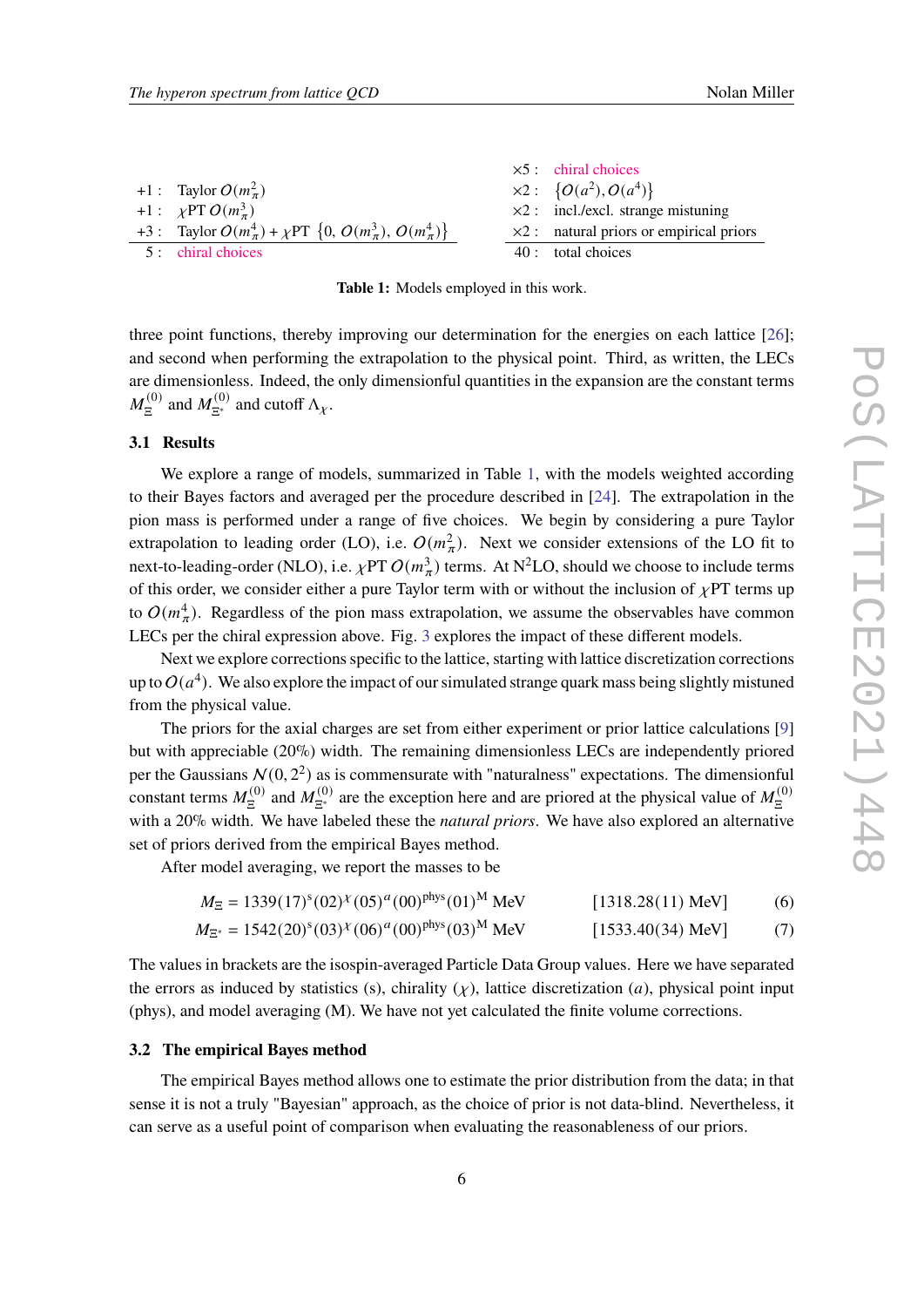<span id="page-6-0"></span>

**Figure 3:** Truncation of the chiral expansion to different orders in the pion mass. We have adopted a "data-driven" analysis, i.e. we give no *a priori* weight to any of the different chiral models. Although the LO fit only comprises  $1/5$  of the total models used in this analysis, they still contribute more to the model average than the 2/5 of models that truncate at NLO instead. Further, the LO fits contribute almost as much as 2/5 of models that include  $N^2LO$  terms. The vertical red band is the Particle Data Group average [\[1\]](#page-7-0).

Typically when we think of a model for a chiral expression, we imagine this to mean the choice of fit function (e.g.,  $M = "a$  Taylor expansion to  $O(m_{\pi}^4)$ "); however, we can extend the definition of a model to also include the prior. Let us therefore denote  $M = \{\Pi, f\}$  a candidate model for performing the extrapolation of some observable, where  $f$  is the extrapolation function and  $\Pi$  is the set of priors for the LECs. By Bayes' theorem, the most probable  $\Pi$  for a given  $f$  and dataset  $D$  is

$$
p(\Pi|D, f) = \frac{p(D|\Pi, f)p(\Pi|f)}{p(D|f)}.
$$
\n(8)

Here we recognize  $p(D|\Pi, f)$  to be the familiar likelihood function and  $p(D|f)$  to be some unimportant normalization constant. The curious term is the hyperprior distribution  $p(\Pi | f)$ , which parametrizes the distribution of the priors. We restrict our priors to the form  $\pi(c_i) = N(0, \sigma_i^2)$  for LEC  $c_i$ , where the index j denotes some blocking of the LECs. For example, one might use the chiral/discretization split

$$
\Pi = \begin{cases} \pi(c_{\chi}) & = N(0, \sigma_1^2) \\ \pi(c_{\text{disc}}) & = N(0, \sigma_2^2) \end{cases} . \tag{9}
$$

The hyperprior  $p(\Pi | f)$ , in this context, parametrizes the  $\sigma_i$ . We then vary  $\sigma_i$  uniformly on the interval  $[\sigma_i^{\min}, \sigma_i^{\max}]$  (in this work,  $\sigma_i^{\min} = 0.01$  and  $\sigma_i^{\max} = 100$ ). As we expect the LECs to be of order 1, we do not expect the optimal values of  $\sigma_i$  to lie near the extrema. However, if they do, we should reflect on whether the terms are disfavored by the data ( $\sigma_j \sim \sigma_i^{\min}$ ) or the LEC is much greater than expected ( $\sigma_j \sim \sigma_j^{\text{max}}$ ).

Because the hyperprior distribution is uniform, we see that the peak of the posterior  $p(\Pi|D, f)$ occurs at the peak of the likelihood function  $p(D|\Pi, f)$ . Thus the empirical Bayes procedure is straightforward: we find the set of priors that maximizes the likelihood function. But there is one general caveat here. We reiterate that we have blocked the LECs together. One might instead be tempted to optimize each LEC individually; however, this would be an abuse of empirical Bayes by varying too many parameters, the uniformity assumption can no longer be made in good faith.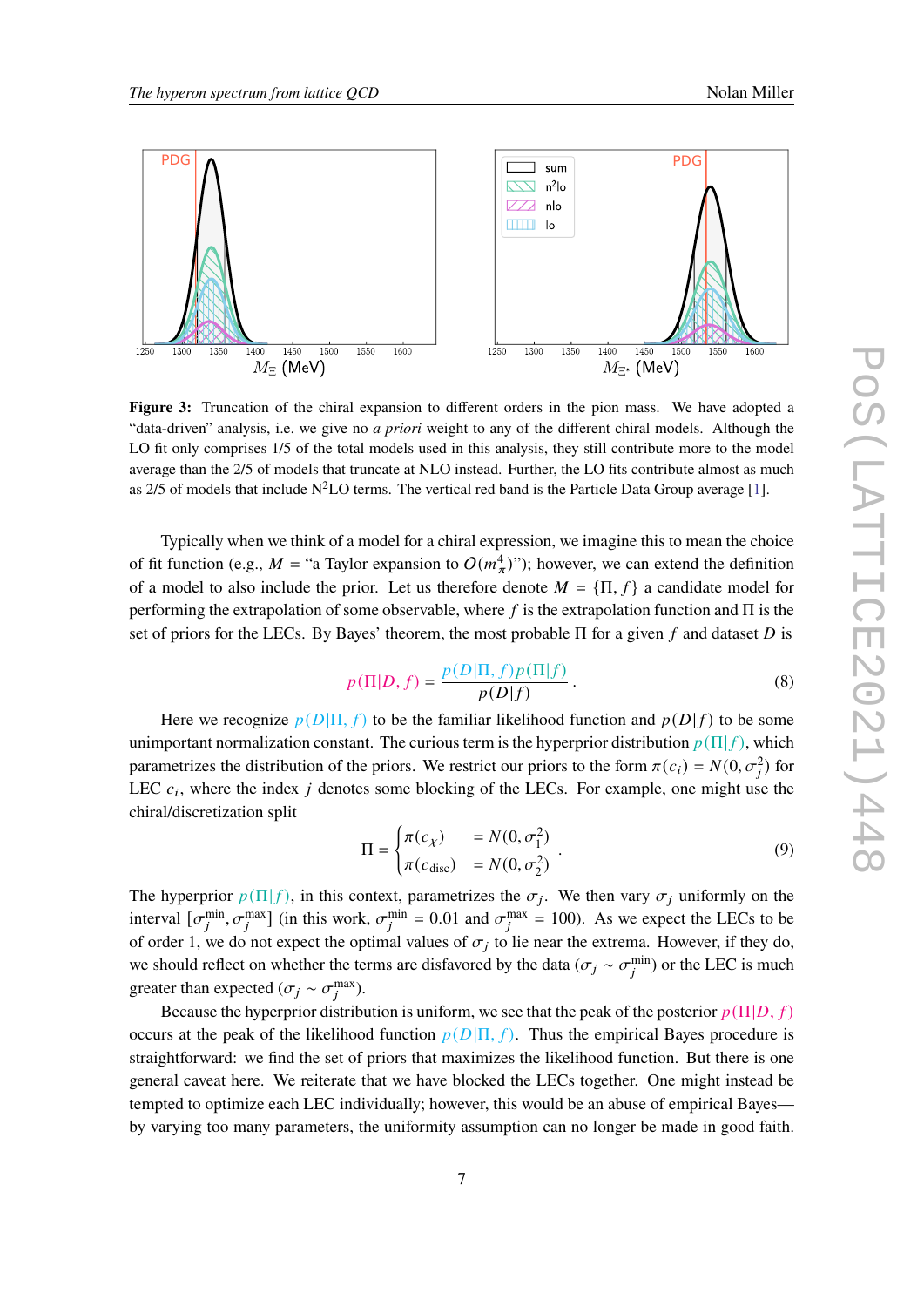We emphasize that the empirical Bayes method is not a substitute for careful consideration when setting priors!

### **4. Summary & future goals**

In this work we have calculated the masses of the  $\Xi$  and  $\Xi^*$  as a first step towards testing the convergence of the hyperon EFT derived in [\[8\]](#page-7-7). The other hyperon masses remain to be calculated. In future work we will use this EFT to calculate the hyperon axial charges and other transition form factors, which will provide an orthogonal method for estimating  $|V_{\mu s}|$ .

#### **5. Acknowledgements**

The work of N. Miller was supported in part by a Department of Energy, Office of Science Graduate Student Research award. A. Nicholson was supported by the National Science Foundation CAREER Award Program. Computing time for this work was provided through the Innovative and Novel Computational Impact on Theory and Experiment (INCITE) program (Summit at OLCF supported by the Office of Science of the U.S. Department of Energy under Contract No. DEAC05-00OR22725) and the LLNL Multi programmatic and Institutional Computing program for Grand Challenge allocations on the LLNL Lassen supercomputer. QUDA [\[27,](#page-9-2) [28\]](#page-9-3) was used to efficiently solve the MDWF propagators on the GPU-accelerated nodes through the Chroma software suite [\[29\]](#page-9-4). Our calculations were performed with Lalibe [\[30\]](#page-9-5) which links against Chroma, and we used the qedm branch.

#### **References**

- <span id="page-7-0"></span>[1] Particle Data Group collaboration, *Review of Particle Physics*, *[PTEP](https://doi.org/10.1093/ptep/ptaa104)* **2020** (2020) [083C01.](https://doi.org/10.1093/ptep/ptaa104)
- <span id="page-7-1"></span>[2] I.S. Towner and J.C. Hardy, *The evaluation of*  $V_{ud}$  *and its impact on the unitarity of the Cabibbo-Kobayashi-Maskawa quark-mixing matrix*, *[Rept. Prog. Phys.](https://doi.org/10.1088/0034-4885/73/4/046301)* **73** (2010) 046301.
- <span id="page-7-2"></span>[3] Y. Aoki et al., *FLAG Review 2021*, [2111.09849](https://arxiv.org/abs/2111.09849).
- <span id="page-7-3"></span>[4] N. Cabibbo, E.C. Swallow and R. Winston, *Semileptonic hyperon decays and CKM unitarity*, *[Phys. Rev. Lett.](https://doi.org/10.1103/PhysRevLett.92.251803)* **92** (2004) 251803 [[hep-ph/0307214](https://arxiv.org/abs/hep-ph/0307214)].
- <span id="page-7-4"></span>[5] HFLAV collaboration, *Averages of b-hadron, c-hadron, and τ-lepton properties as of 2018*, *[Eur. Phys. J. C](https://doi.org/10.1140/epjc/s10052-020-8156-7)* **81** (2021) 226 [[1909.12524](https://arxiv.org/abs/1909.12524)].
- <span id="page-7-5"></span>[6] S. Weinberg, *Charge symmetry of weak interactions*, *[Phys. Rev.](https://doi.org/10.1103/PhysRev.112.1375)* **112** (1958) 1375.
- <span id="page-7-6"></span>[7] A.A. Alves Junior et al., *Prospects for Measurements with Strange Hadrons at LHCb*, *[JHEP](https://doi.org/10.1007/JHEP05(2019)048)* **05** [\(2019\) 048](https://doi.org/10.1007/JHEP05(2019)048) [[1808.03477](https://arxiv.org/abs/1808.03477)].
- <span id="page-7-7"></span>[8] B.C. Tiburzi and A. Walker-Loud, *Hyperons in Two Flavor Chiral Perturbation Theory*, *[Phys. Lett. B](https://doi.org/10.1016/j.physletb.2008.09.054)* **669** (2008) 246 [[0808.0482](https://arxiv.org/abs/0808.0482)].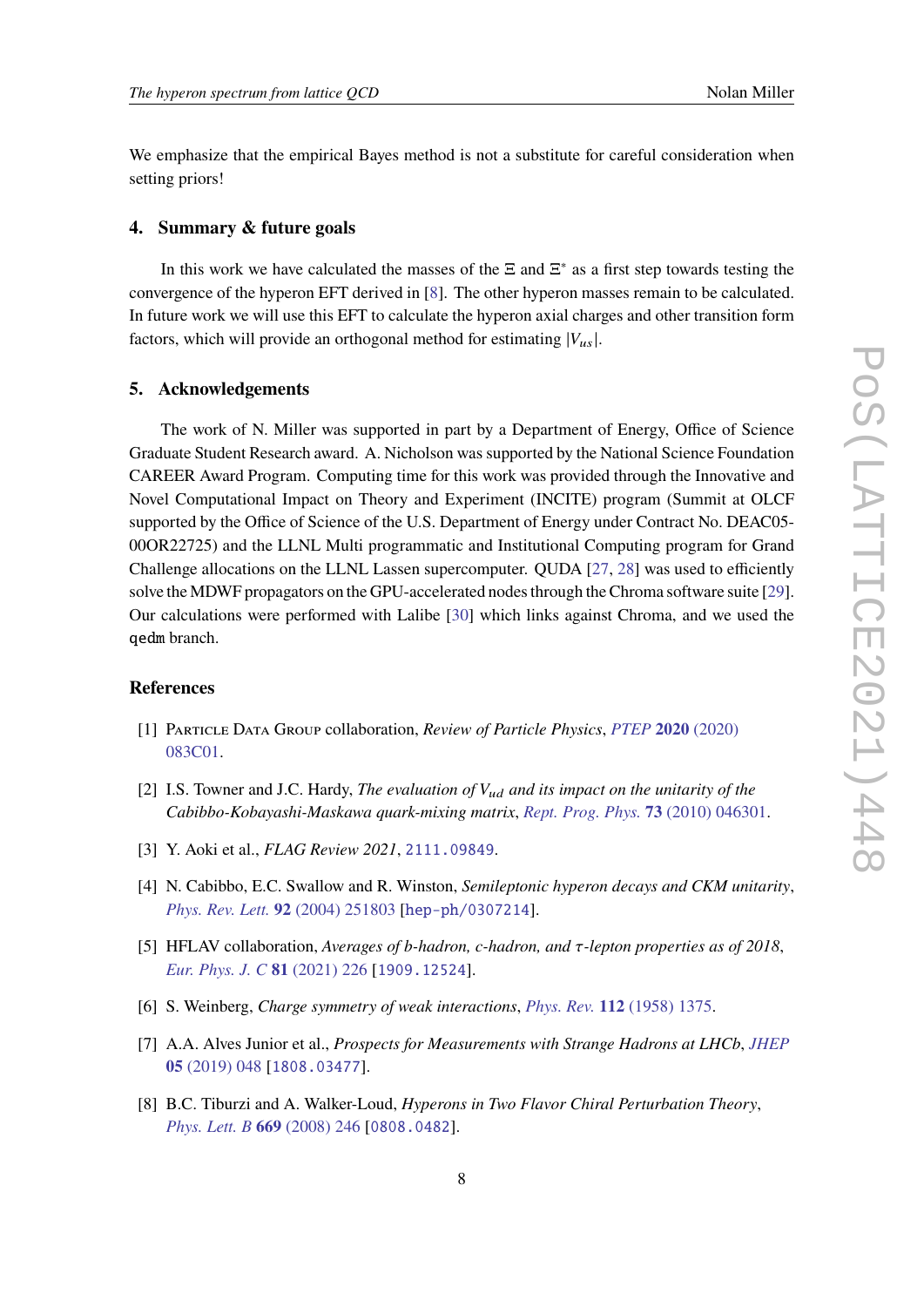- <span id="page-8-14"></span>[9] F.-J. Jiang and B.C. Tiburzi, *Hyperon Axial Charges in Two-Flavor Chiral Perturbation Theory*, *[Phys. Rev. D](https://doi.org/10.1103/PhysRevD.80.077501)* **80** (2009) 077501 [[0905.0857](https://arxiv.org/abs/0905.0857)].
- <span id="page-8-0"></span>[10] F.-J. Jiang, B.C. Tiburzi and A. Walker-Loud, *Kaon Thresholds and Two-Flavor Chiral Expansions for Hyperons*, *[Phys. Lett. B](https://doi.org/10.1016/j.physletb.2010.11.003)* **695** (2011) 329 [[0911.4721](https://arxiv.org/abs/0911.4721)].
- <span id="page-8-2"></span>[11] A. Walker-Loud et al., *Light hadron spectroscopy using domain wall valence quarks on an Asqtad sea*, *[Phys. Rev. D](https://doi.org/10.1103/PhysRevD.79.054502)* **79** (2009) 054502 [[0806.4549](https://arxiv.org/abs/0806.4549)].
- [12] PACS-CS collaboration, *SU(2) and SU(3) chiral perturbation theory analyses on baryon masses in 2+1 flavor lattice QCD*, *[Phys. Rev. D](https://doi.org/10.1103/PhysRevD.80.054502)* **80** (2009) 054502 [[0905.0962](https://arxiv.org/abs/0905.0962)].
- <span id="page-8-3"></span>[13] A. Torok, S.R. Beane, W. Detmold, T.C. Luu, K. Orginos, A. Parreno et al., *Meson-Baryon Scattering Lengths from Mixed-Action Lattice QCD*, *[Phys. Rev. D](https://doi.org/10.1103/PhysRevD.81.074506)* **81** (2010) 074506 [[0907.1913](https://arxiv.org/abs/0907.1913)].
- <span id="page-8-4"></span>[14] E.E. Jenkins, A.V. Manohar, J.W. Negele and A. Walker-Loud, *A Lattice Test of 1/N(c) Baryon Mass Relations*, *[Phys. Rev. D](https://doi.org/10.1103/PhysRevD.81.014502)* **81** (2010) 014502 [[0907.0529](https://arxiv.org/abs/0907.0529)].
- <span id="page-8-5"></span>[15] A. Walker-Loud, *Evidence for non-analytic light quark mass dependence in the baryon spectrum*, *[Phys. Rev. D](https://doi.org/10.1103/PhysRevD.86.074509)* **86** (2012) 074509 [[1112.2658](https://arxiv.org/abs/1112.2658)].
- <span id="page-8-1"></span>[16] N. Miller et al., *Scale setting the Möbius domain wall fermion on gradient-flowed HISQ action using the omega baryon mass and the gradient-flow scales*  $t_0$  *and*  $w_0$ , *[Phys. Rev. D](https://doi.org/10.1103/PhysRevD.103.054511)* **103** [\(2021\) 054511](https://doi.org/10.1103/PhysRevD.103.054511) [[2011.12166](https://arxiv.org/abs/2011.12166)].
- <span id="page-8-6"></span>[17] S. Durr et al., *Ab-Initio Determination of Light Hadron Masses*, *Science* **322** [\(2008\) 1224](https://doi.org/10.1126/science.1163233) [[0906.3599](https://arxiv.org/abs/0906.3599)].
- <span id="page-8-7"></span>[18] H.-W. Lin and K. Orginos, *First Calculation of Hyperon Axial Couplings from Lattice QCD*, *[Phys. Rev. D](https://doi.org/10.1103/PhysRevD.79.034507)* **79** (2009) 034507 [[0712.1214](https://arxiv.org/abs/0712.1214)].
- <span id="page-8-8"></span>[19] A. Savanur and H.-W. Lin, *Lattice-QCD determination of the hyperon axial couplings in the continuum limit*, *[Phys. Rev. D](https://doi.org/10.1103/PhysRevD.102.014501)* **102** (2020) 014501 [[1901.00018](https://arxiv.org/abs/1901.00018)].
- <span id="page-8-9"></span>[20] E. Berkowitz et al., *Möbius domain-wall fermions on gradient-flowed dynamical HISQ ensembles*, *[Phys. Rev. D](https://doi.org/10.1103/PhysRevD.96.054513)* **96** (2017) 054513 [[1701.07559](https://arxiv.org/abs/1701.07559)].
- <span id="page-8-10"></span>[21] MILC collaboration, *Scaling studies of QCD with the dynamical HISQ action*, *[Phys. Rev. D](https://doi.org/10.1103/PhysRevD.82.074501)* **82** [\(2010\) 074501](https://doi.org/10.1103/PhysRevD.82.074501) [[1004.0342](https://arxiv.org/abs/1004.0342)].
- <span id="page-8-11"></span>[22] MILC collaboration, *Lattice QCD Ensembles with Four Flavors of Highly Improved Staggered Quarks*, *[Phys. Rev. D](https://doi.org/10.1103/PhysRevD.87.054505)* **87** (2013) 054505 [[1212.4768](https://arxiv.org/abs/1212.4768)].
- <span id="page-8-12"></span>[23] S.R. Beane, P.F. Bedaque, K. Orginos and M.J. Savage, *f(K)/f(pi) in Full QCD with Domain Wall Valence Quarks*, *[Phys. Rev. D](https://doi.org/10.1103/PhysRevD.75.094501)* **75** (2007) 094501 [[hep-lat/0606023](https://arxiv.org/abs/hep-lat/0606023)].
- <span id="page-8-13"></span>[24] N. Miller et al.,  $F_K/F_{\pi}$  from Möbius Domain-Wall fermions solved on gradient-flowed HISO *ensembles*, *[Phys. Rev. D](https://doi.org/10.1103/PhysRevD.102.034507)* **102** (2020) 034507 [[2005.04795](https://arxiv.org/abs/2005.04795)].